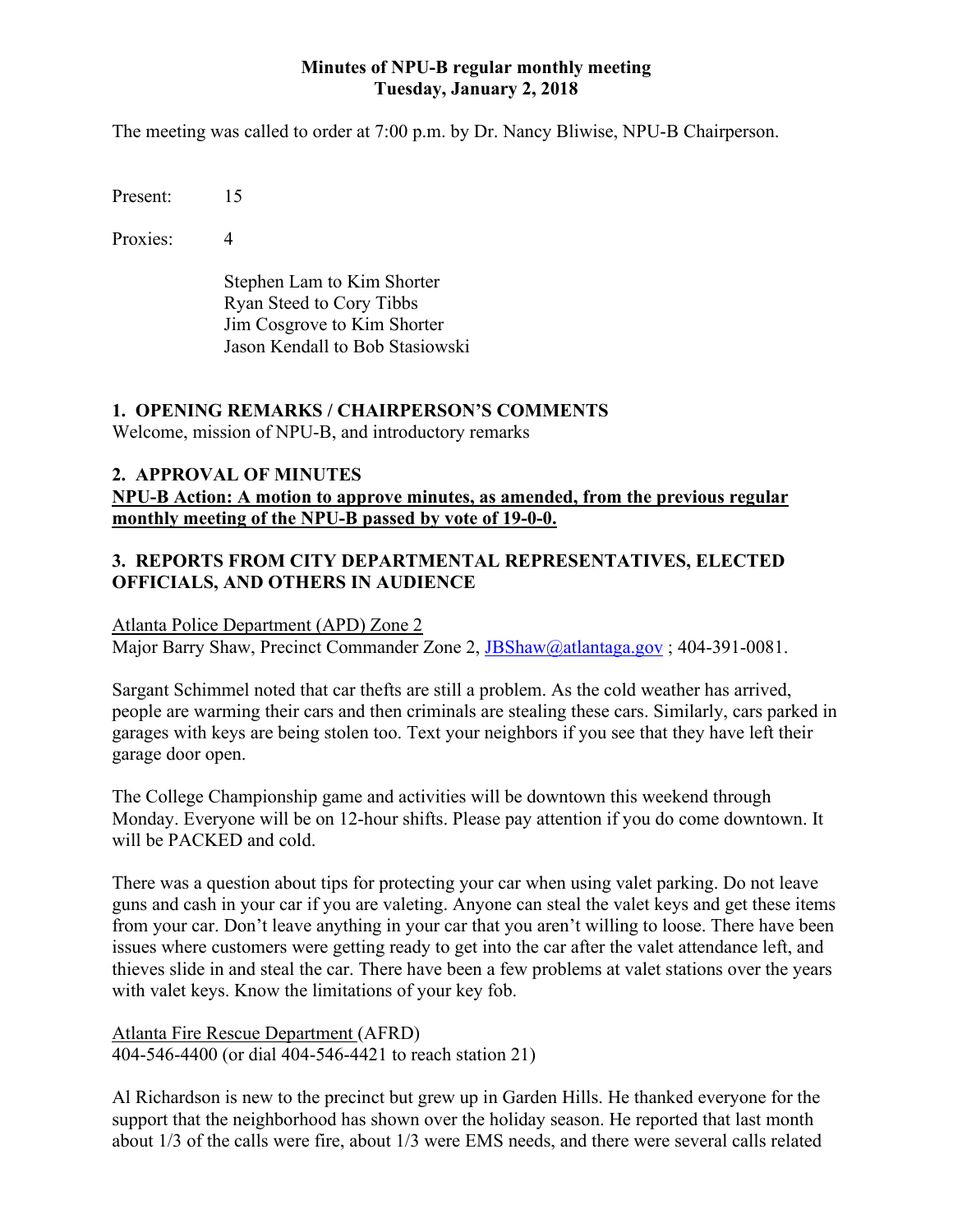to down power lines with the recent bad weather. Please be careful when driving around fire department personnel who are working – do not hit them!

If your fire alarm goes off for burnt food, note that this is NOT a false alarm. You will get charged for a false alarm if you say this when you call. Report that you burnt food and avoid the charge.

The fire department is available to help with smoke detectors, child safety seats, and senior care. Call 404-547-2000 for more information on the senior program.

He reminded everyone to be careful with the potential ice on the streets and then possibility for downed power lines.

There was a question about a possible fire at the Pinnacle building. This was not a fire. The trucks have been out all day responding to issues, but no fires on the north side.

Fulton County District Attorney Community Prosecutor's Office Brenden Dougherty, Zone 2 Community Prosecutor [\(Brenden.Dougherty@fultoncountyga.gov\)](mailto:Brenden.Dougherty@fultoncountyga.gov)

No report.

City of Atlanta Office of the Solicitor: main office 404-658-6618 Alan Coleman [acoleman@atlantaGA.gov](mailto:acoleman@atlantaGA.gov) 404-658-6658 office; 404-902-0934 mobile L'Erin Barnes, Senior Assistant Solicitor, [LFBarnes@AtlantaGA.gov](mailto:LFBarnes@AtlantaGA.gov) (404-680-6498)

No Report.

MARTA Police Department (MPD) North Precinct (404-848-3902) [www.itsmarta.com](http://www.itsmarta.com/)

No Report.

Department of Watershed Management (DWM) (404-982-1480) [www.atlantawatershed.org](http://www.atlantawatershed.org/) Denita Burton, Office of Safety, Security, & Emergency Management (404-546-3374) or  $d$ burton@atlantaga.gov; 404-798-8103 (cell)

Denita noted that if we need information on a specific work order, we can provide that information to Denita and she will tailor the reports to our requests.

On Sheridan very close to Peachtree, there is a report about water bubbling up on the road and also there may be an issue on Alpine Road too. There is a plate on Terrace Road that needs to be re-set. There is a ticket that has been submitted.

There was a question regarding the Christmas tree removal program, which is a question for public works.

Department of Parks and Recreation (DPR) (404-546-6813) [www.atlantaGA.gov/iparcs](http://www.atlantaga.gov/iparcs) Jose Salazar, Manager, Peachtree Hills Recreation Center (PHRC), 308 Peachtree Hills Ave. [Jsalazar@AtlantaGA.gov](mailto:SMGerman@AtlantaGA.gov) or 404-295-3874.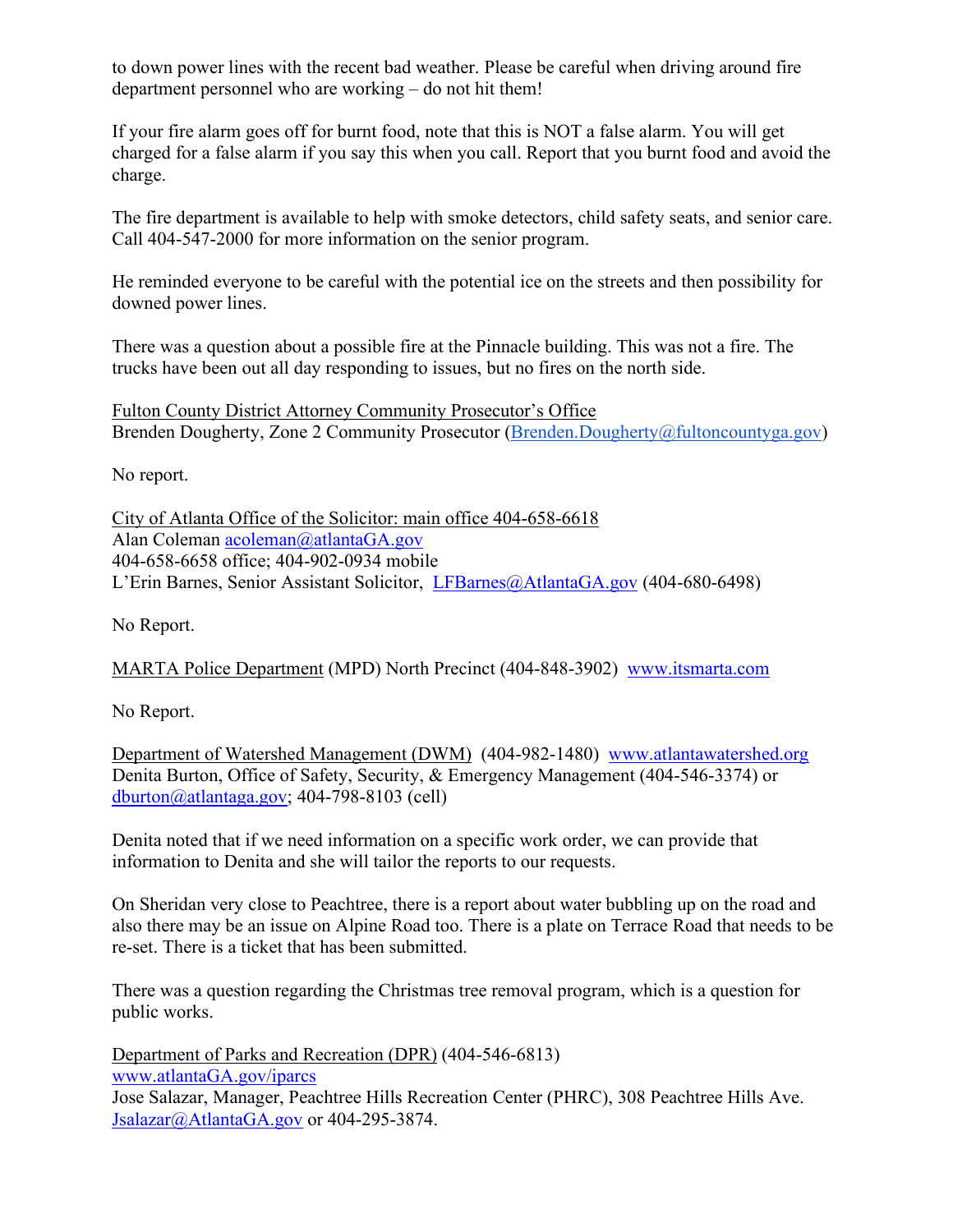Laura James the development coordinator at Peachtree Rec Center reported that they are half way through the after-school program and also half way through basketball season. She noted that the new MLK rec center is open and worth the trip as it has some interesting features.

Department of Public Works Marcus McGaw (404-865-8743) [mlmcgaw@atlantaga.gov](mailto:mlmcgaw@atlantaga.gov) Verna Singleton, [VSingleton@AtlantaGA.gov](mailto:VSingleton@AtlantaGA.gov) Officer O (404-807-2610) Sama 404-865-8621 samakoi@atlantaga.gov

No Report.

Code Enforcement Section, APD Community Services Division [CodesRequests@AtlantaGA.gov](mailto:CodesRequests@AtlantaGA.gov) 404-546-3868 [jhbrown@atlantaga.gov;](mailto:jhbrown@atlantaga.gov) 404-546-3846 office; 404-557-2748 cell

A representative from code enforcement offered to take information and concerns back to Officer Brown. There was a question regarding the status of 127 W Paces Ferry Rd.

Mayor's Office of Resiliency Megan O'Neil, moneil@atlantaga.gov

No Report.

Buckhead Business Association Bob Gibeling, VP, Community Alliance, BBA office: 404-467-7607

No Report.

Livable Buckhead, Inc (LBI) - Denise Starling, Executive Director [www.livablebuckhead.org](http://www.livablebuckhead.org/)

Buckhead Community Improvement District (CID) [www.buckheadcid.com](http://www.buckheadcid.com/)

Buckhead Area Transportation Management Association (BATMA) [www.batma.org](http://www.batma.org/)

Darion Dunn, 404-842-2693, ddunn@buckheadcid.com

Denise Starling attended to talk about the next phase of the Path 400 which is a joint project between the City of Atlanta and the City of Sandy Springs. The public outreach is starting now in the City of Atlanta. The current phase is north of Loridans up to the Glenn Ridge Connector. They are stopping at the Glen Ridge Connector because there is a section of trail that will be constructed by GDOT as part of the planned GA400 and I-285 interchange project.

Denise introduced Carlos Perez who explained that this phase is being funded by GDOT which means there will be a longer timeframe for design and construction. Phase I concept development through mid-2018. Preliminary trail plan phase will be through mid-2019. Phase III is the final trail plan from to mid-2020 with construction happening in mid-2020 to mid-2021. All of these timeframes assume funding is available. The first phase includes developing base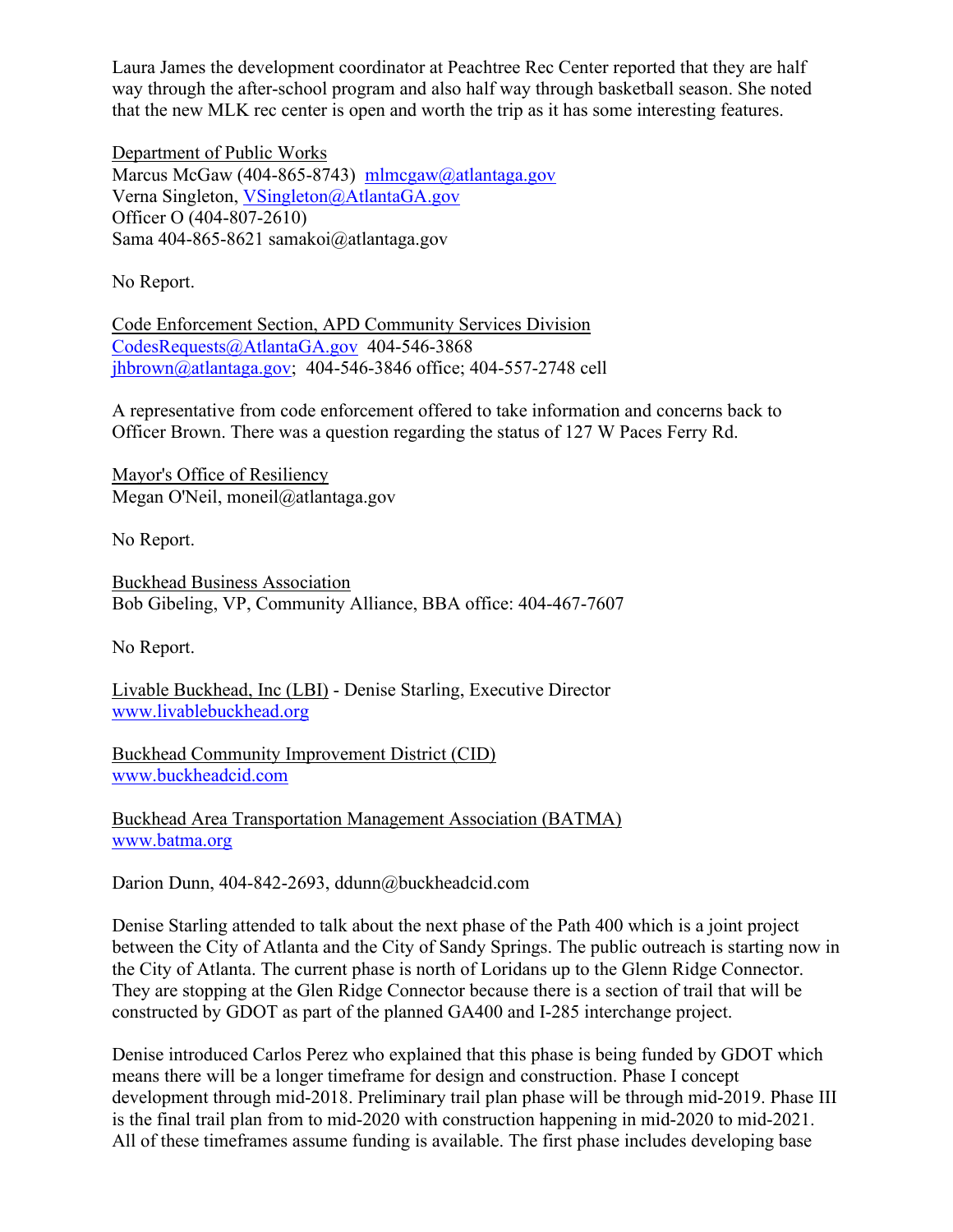data (mostly complete), and holding public meetings and street-focused meetings. The Sandy Springs meetings have been held but the meetings in Buckhead will be starting soon. Next Wednesday there will be a meeting with the Glen Airy area and the input from these meetings will shape the trail design. The team will come back to the public for a second round of meetings and develop a concept report. The team hopes to be back at the NPU meeting on Tuesday, March  $6<sup>th</sup>$  to share concepts.

Abbie Shepherd asked about the timing of the south center that goes down to Miami Circle to the back of Lenox Square. This phase construction will be started in the next few weeks. Denise noted that the final legislation is getting pushed through the City and weather may present some challenges. The projection is mid-fall to the end of the year for completion. Construction is starting at the Peachtree Park end and they are hoping to get out of the residential area as quickly as possible. The trail will be striped and marked all at once.

There was a question about whether the plans were available for review on a website. Denise replied that the City will likely have the plans on their website at some point and that she publishes a newsletter called, The Dirt, that has a lot of this information included. Denise noted that anyone who is interested can also email her for more information, [denise@livablebuckhead.org](mailto:denise@livablebuckhead.org)

When is GDOT going to provide the connection at GA400 and I-285? This intersection will be completed first until this extension meets the trail. The big change is the federal funding source, which slows the project down significantly. Federal level environmental work is required, which is extending the timeframe.

There was a request that the link to the website be sent to the NPU to disseminate when available. There was a request to make sure that some of the public meetings are at night and they aren't all during the day. Denise noted that all of the meetings will be in the evening.

# **JP Matzigkeit – Council District 8**

Jim Elgar spoke on behalf of Councilman Matzigkeit. Councilman Matzigkeit and Jim look forward to working with NPU B. The inauguration just occurred and JP will chair City Utilities. Jim commented that Buckhead is well represented and Councilman Shook will chair Finance/ Executive committee.

Jim will provide a new phone number shortly, but can still be reached at:  $jqelgar@atlantaga.gov$ .

# **4. PRESENTATIONS**

#### **Atlanta Office of Design**

Doug Young, Assistant Director in the Office of Design – combined historic preservation and design program 404-330-6702 [dyoung@atlantaga.gov](mailto:dyoung@atlantaga.gov)

Doug attended the meeting to introduce the Office of Design, which includes the urban design studio on Cascade Road since last year. This is a pop up studio that will be moving around the City and was previously at Ponce City Market. It is staffed by City of Atlanta staff and generally have business hours on Tuesday to Friday from 10am to 5pm. They work on urban and physical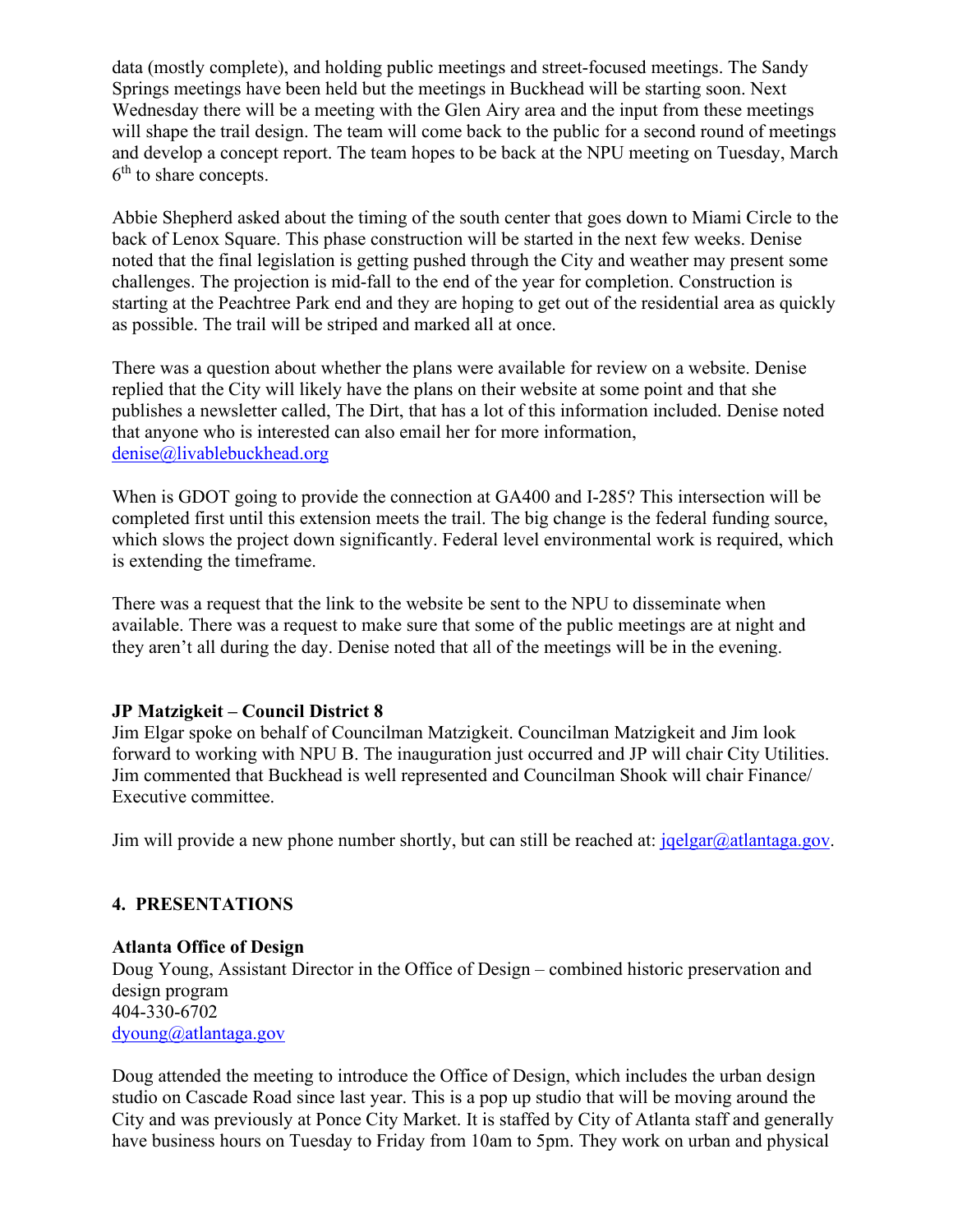design solutions to City issues and also host events that might be helpful to the public. Currently, they are focused on projects in the Cascade Road area but they also help City wide.

Doug runs the historic preservation department which has been in place since 1975. The program consists of the review/approval of the City/landmark districts and buildings. The 41<sup>st</sup> annual awards of excellence recognize outstanding design and historic protection. The public can recommend projects for this award. The  $2<sup>nd</sup>$  annual community design award, the NPU identifies great changes or designs within the NPU. There will be more information on these awards in February at the NPU meeting.

Launching of the City's historic revitalization strategy will look at the current historic preservation structure. There will be a yearlong process and an RFP in the spring. The idea is to figure out if we can do all we can to protect our historic resources. Are there efforts beyond regulations that can better the understanding of the history of the City and the value of historic preservation.

The application process will be online shortly.

There was a question about the effort in the zoning re-write to look at "historic light" category and whether that was still being evaluated. That effort would involve zoning & development as well as Doug's team. They are evaluating whether there are other tools for a different level of historic protection. One of the tasks for the consultant team that the City will hire is to look at this and what is done in other communities. Wes noted that there is interest in his neighborhood if the requirements weren't so onerous.

There was a question regarding the overlap between the local designation and the National Register of Historic Places. The terminology and criteria are similar but the programs are different. The National Register is recognition and the City's program is regulation.

Is there a website to look up whether a specific address is regulated or not? Doug responded that anyone can look at the National Park Service site that lists the areas on the National List of Historic Places. The City of Atlanta historic designation are in Zoning in GIS and can be viewed in the online viewer.

There was a question regarding their relationship with Easements Atlanta. They are related; easements are not controlled by the City but the two groups work closely together.

# **5. PLANNER'S REPORT**

Jessica noted that the NPU held the vote on the quick fixes in December while Carter was at the meeting. This will be on the BZA agenda in February. Jessica does not know the resolution of the comments made by NPU B but knows that they have been received.

The transportation plan is wrapping up as well as a housing strategy. Jessica is trying to get some fact sheets to distribute.

In December, Ben Howard contacted GDOT regarding the Brand Property on Peachtree Street. The response was that the City punted on deciding on the curb cut on Peachtree. Then GDOT noted because the City approved it, GDOT approved it. Ben would like to know who at the City will be responsible when this curb cut causes problems.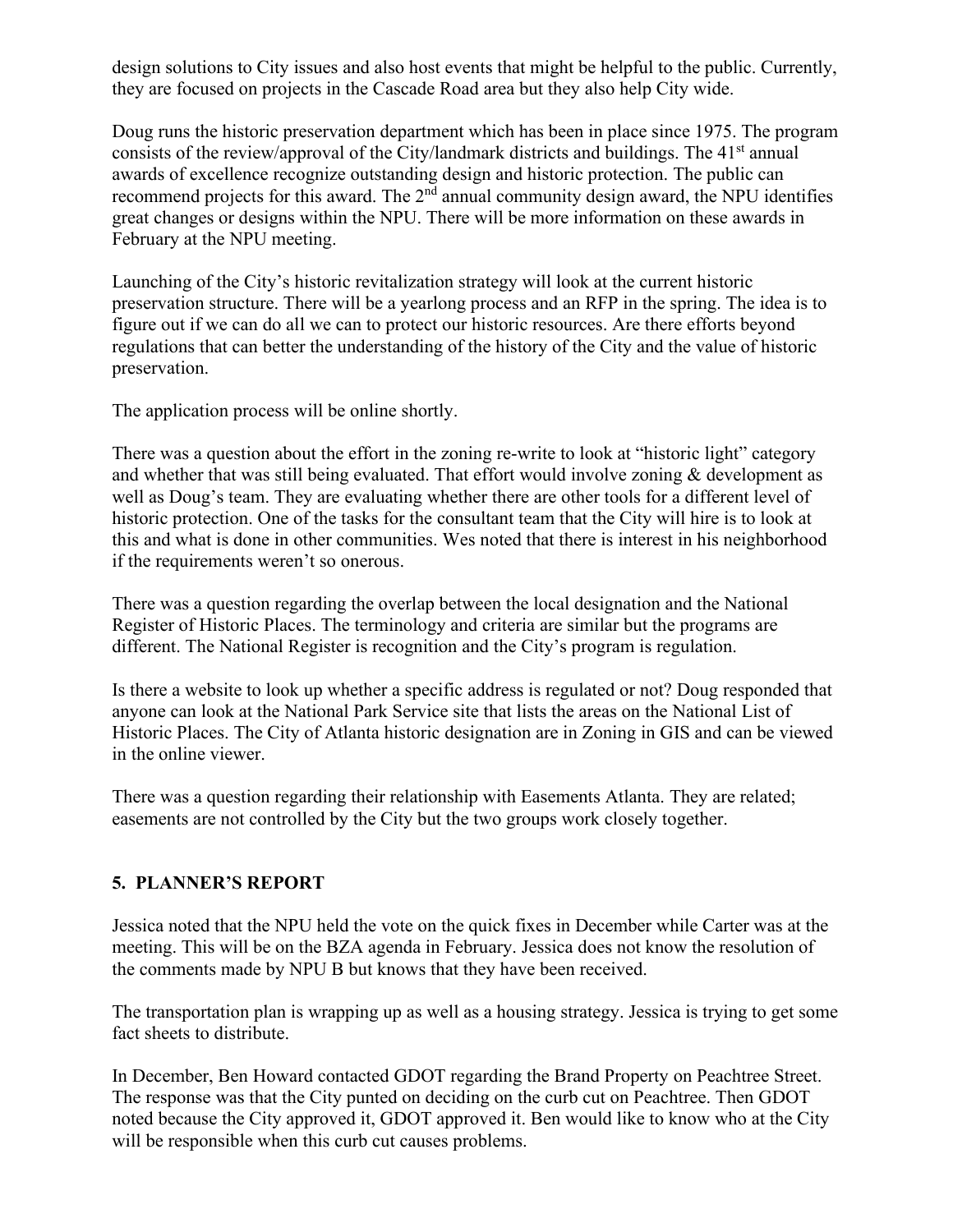Jessica responded that the Office of Mobility reviews all of the curb cuts. Janet Yancey is the person to call. Nancy added that it would be helpful to better understand the City's stance on curb cuts and the NPU has had a great deal of confusion on this topic. Changing the process to make it more collaborative, would be helpful and important for the NPU to know.

### **6. INTERNAL REPORTS**

Atlanta Planning Advisory Board (APAB) Richard Rauh, NPU-B APAB delegate; Cathy Muzzy, alternate delegate.

Email Report.

# **7. STANDING COMMITTEE REPORTS**

# **A. PUBLIC SAFETY COMMITTEE**

Randall Kent, Chair

Nobu Sushi Bar / 3500 Peachtree Road NE / new business / APPROVED IN COMMITTEE

Neighborhood Market / 360 Pharr Road NE / new business / APPROVED IN COMMITTEE

# **NPU-B action: A motion to adopt committee recommendations on the above-listed consent agenda passed by vote of 19-0-0.**

# **B. DEVELOPMENT AND TRANSPORTATION COMMITTEE** No Report.

# **C. ZONING COMMITTEE**

Bill Murray, Chair

#### V-17-340 293 Eureka Drive NE APPROVED

Applicant seeks a variance from the zoning regulation: (1) to reduce the required front yard setback from 35 feet to 34 feet, (2) to reduce the required side yard setback from 7 feet to 3 feet in order to add a second floor addition to an existing single family home. The applicant seeks no other variances at this time.

# V-17-337 3959 Wieuca Road NE APPROVED WITH CONDITIONS

Applicant seeks a variance from the zoning regulation to increase accessory structure from 30% to 48.1% whereas accessory structures are not allowed to exceed 30% of the floor area of the main house. Applicant seeks no other variances at this time.

\*Conditioned on no living space.

**NPU-B action: A motion to adopt committee recommendations on the above-listed consent agenda passed by vote of 19-0-0.**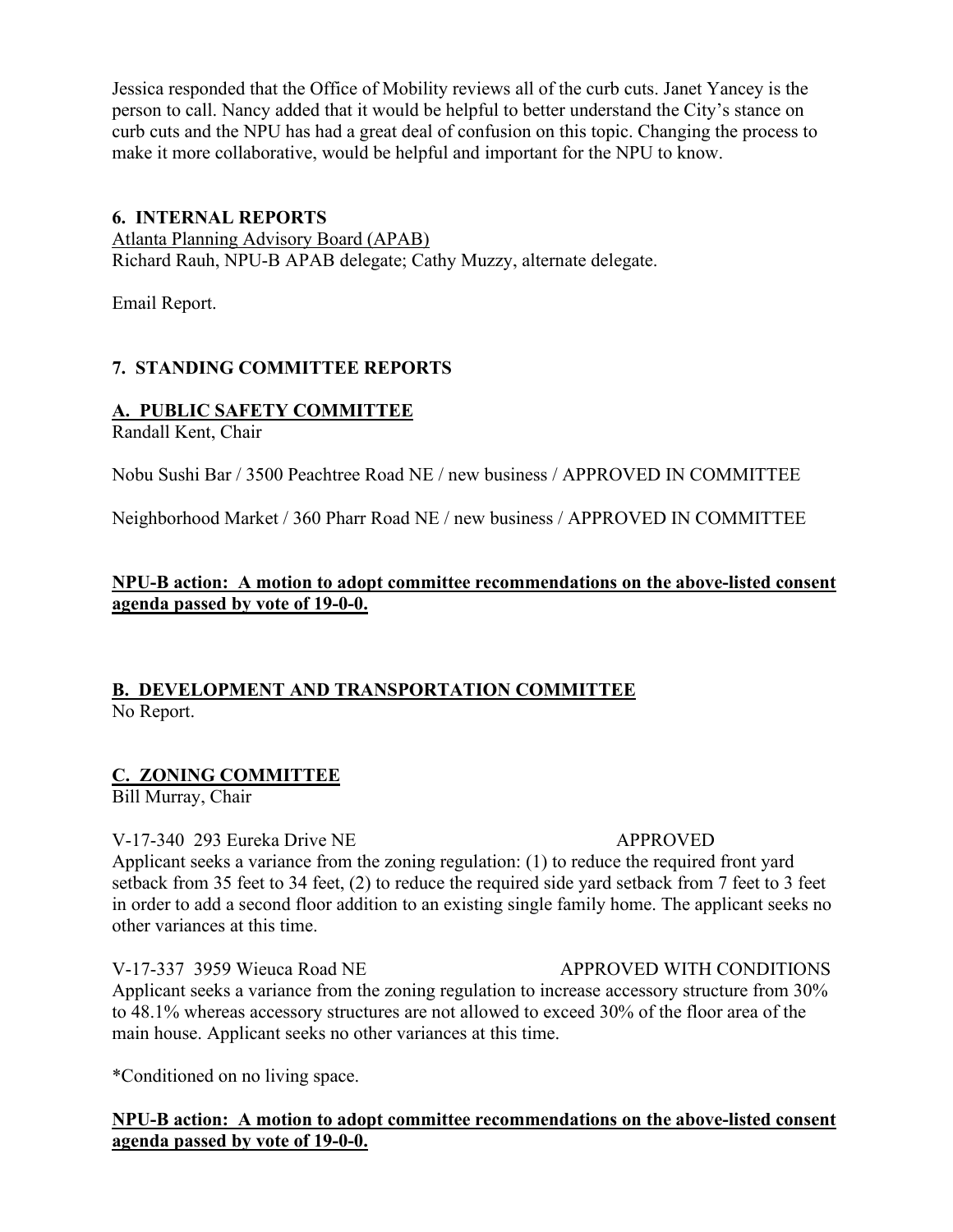V-17-054 99 West Paces Ferry Road NW APPROVED WITH CONDITIONS

Applicant seeks to redevelop the property with a mixed use development.

# Conditions for Z-17-54:

1. A site plan entitled "Zoning Site Plan 99 West Paces Ferry" dated December 7, 2017 by Summit Engineering Consultants, Inc. and marked received by the Office of Zoning and Development on December 18, 2017.

2. The maximum number of parking spaces provided in the development shall be 750 parking spaces.

3. At least one level of the parking deck shall be van pool accessible.

4. Developer shall provide the maximum of either (a) 25 bicycle parking spaces or (b) the number of bicycle parking spaces required by the City of Atlanta, whichever is greater. These spaces shall be located as close as practicable to the building while, in the developer's sole discretion, maintaining the architectural integrity of the building and its landscaping and hardscaping schemes.

5. Permanent stormwater detention shall be located below grade or will not be visible from the public right-of-way. The project, upon completion, shall release stormwater runoff at a rate equal to sixty percent (60%) or less of the predevelopment stormwater runoff rate.

6. All dumpsters shall be screened from public rights-of-way.

7. Any public commercial dry cleaning facilities shall be a collection facility only and shall not contain dry cleaning equipment except for laundry/dry cleaning facilities within the hotel and/or residential portions of the development and solely serving the hotel and/or residential uses in the development.

8. Prior to the beginning of demolition, a demolition management plan for demolition traffic will be prepared and will be delivered to the Development and Transportation Chair of NPU-B and to the Director of the Office of Zoning and Development for review. Likewise, prior to the beginning of construction, a construction management plan for construction traffic will be prepared and will be delivered to the Development and Transportation Chair of NPU-B and to the Director of the Office of Zoning and Development for review. Evidence of compliance with this condition shall be provided in writing to the Office of Zoning and Development prior to issuance of a Special Administrative Permit.

9. These conditions of zoning shall be binding upon all successors and assigns of the developer. The subdivision, sale, or partition of all or any part of this property shall not alter the obligation of all owners of the property to comply with these conditions of zoning. Developer will not request any administrative amendment without providing evidence that notice of such request has been given to the Chair of the Zoning Committee of NPU-B which seeks to:

(a) increase the square footage of any building or the number and/or location of parking spaces;

(b) change any of the uses or location of said uses specified;

(c) decrease any required exterior setback or the amount of landscaped area;

(d) materially reduce public access or public spaces; or

(e) otherwise materially alter these conditions.

Developer will have the right to request administrative changes without such notifications so long as such changes are required to comply with technical permitting requirements of the City of Atlanta or to address site conditions.

10. Prior to issuance of a special administrative permit for construction of the improvements, developer shall provide the Chair of the Zoning Committee of NPU-B a copy of the shared parking analysis for the development.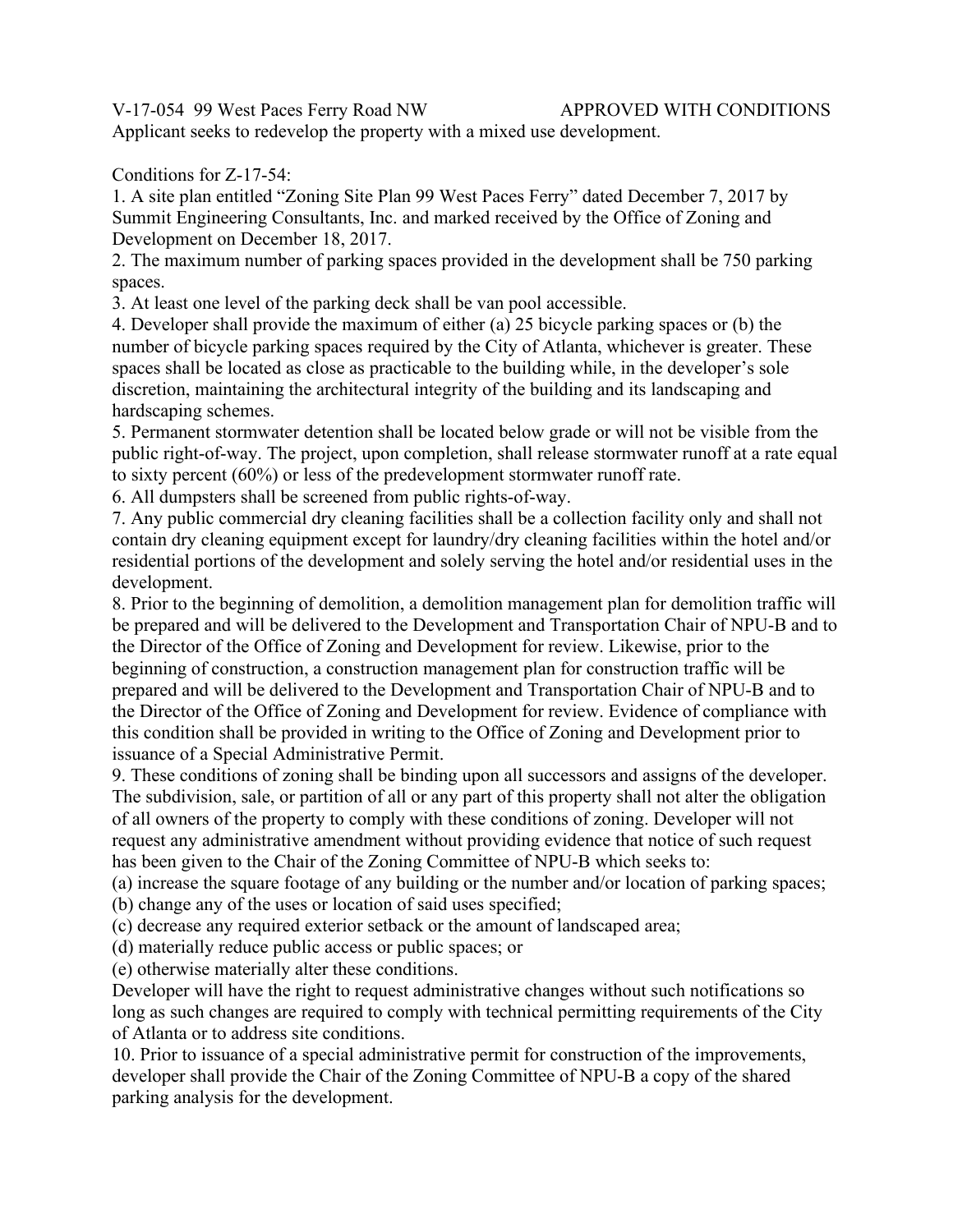11. Exterior lighting on the building and the parking deck shall be designed, shielded and constructed so as to minimize light spill into the single family homes in the South Tuxedo Park and Peachtree Heights West neighborhoods.

12. Prior to the recording of a final plat for the development with Fulton County the final plat shall be reviewed and approved by the appropriate City Departments. The applicant will submit the final plat to the Office of Zoning and Development first and the Bureau will advise the applicant of the process.

Jessica Hill and JLB Partners Representatives described the project planned at 99 West Paces Ferry Road. The project was zoned in 2010 and that zoning was site plan specific. The project is in SPI-9 district. They described the 2 options for the site plan. The conditions include the same conditions from 2010 with the substitution of the new site plan and adding a cap to 750 parking spaces. There was a question about retail with the hotel and mixed living with the hotel. JLB is still uncertain and is still talking to hotel partners.

There were questions about the construction traffic and staging. There was a question about whether there was demand for this style of development in Buckhead. JLB thinks that there is demand for this. They bought the property over a year ago and have been trying to get the right project. They hope to build the highest end apartments, similar to "The Brady" property in Texas. Camden also has higher end rentals and have done well.

There was a question regarding extending Irby through to East Andrews. Jessica noted that the extension idea doesn't account for the topography and this is really not a practical connection. There was a brief discussion about concerns regarding traffic but the 2010 development was approved with 750 parking spots. The two most adjacent neighborhoods felt the developer had been very responsive in working to limit the impact of the development and offered several local improvements.

# **NPU-B action: A motion to approve the above-listed application passed by vote of 19-0-0.**

# **8. OLD BUSINESS**

Ben noted that he was very frustrated regarding the City not taking responsibility for making an opinion on the curb cut and then GDOT taking that "approval" from the City as justification for their approval. The concern is the total lack of analysis and consideration of the issue. Ben hopes that we have the information we need to do a more thorough evaluation next time.

#### **9. NEW BUSINESS**

Dues are due. Dues are \$60 for residential representative, \$60 for businesses representatives unless a sole proprietor, which is \$35.

We will adjorn and then go into executive session.

# **10. ANNOUNCEMENTS**

Then next NPU meeting will be February 6, 2018.